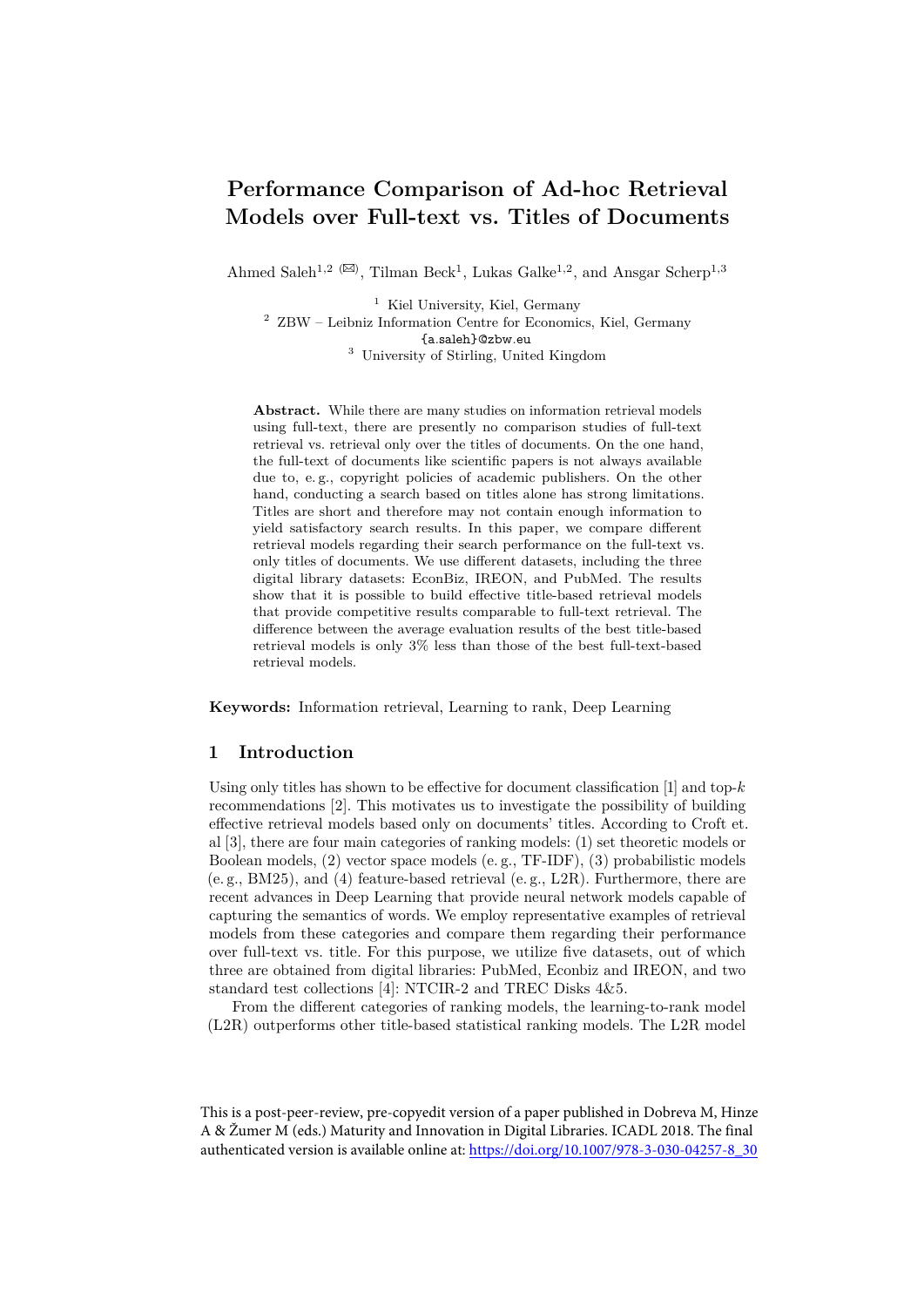only requires a small set of features, which is automatically determined by a correlation-based feature selection method applied on a large set of established IR retrieval features. The average evaluation results over all datasets showed that the best full-text-based retrieval models outperform the best title-based retrieval models by only 3%. Thus, based on our results, we can state that it is possible, given certain constraints, to build an effective titles-based information retrieval model that provides competitive results compared to a retrieval model operating on full-text.

The remainder of the paper is organized as follows: In Section [2,](#page-1-0) we review the state of the art in the field. The considered retrieval models for our study from the four categories are presented in Section [3.](#page-1-1) The evaluation approach is described in Section [4](#page-3-0) and the results are reported in Section [5.](#page-7-0) Section [6](#page-9-0) discusses the results, before we conclude.

# <span id="page-1-0"></span>**2 Related Studies**

There have been a number of retrieval models that specifically attempted to model the structure of documents, including the division of content into title, body, etc. However, to the best of our knowledge, there are no recent studies that use state-of-the-art retrieval techniques to compare ad-hoc retrieval over titles with ad-hoc retrieval over full-text. In this section, we provide a brief account of prior work related to our comparison. Subsequently, we present in detail in Section [3](#page-1-1) the retrieval models that have been selected for our comparison study.

Using less text has shown to be more efficient for documents retrieval tasks [\[5\]](#page-11-4). The authors showed that Keywords can be searched more quickly than title material. The addition of keywords to titles increases search time by 12%, while the addition of digests increases it by 20%.

In the domain of biomedical literature, Lin compared full-text retrieval with abstract retrieval [\[6\]](#page-11-5). Lin used the MEDLINE test collection and two ranking models: BM25 and a modified TF-IDF. The results show that full-text search outperforms abstracts-only search. Hemminger et al. [\[7\]](#page-11-6) compared full-text retrieval with retrieval based on the metadata provided by the PubMed database, using gene names as queries. In their work, metadata comprise of titles and abstracts. Hemminger et al. concluded that full-text searches yield better results. However, the authors acknowledge that their study is limited on account of the fact that searching by gene name may not be representative of general biomedical literature searches. Furthermore, the authors used only an exact matching retrieval model to search for a small number of gene names in their study. They suggested extending their work by conducting a similar analysis in other domains. In this paper, we use five datasets from different domains and retrieval models from different IR categories in order to compare the full-text vs. title searches.

## <span id="page-1-1"></span>**3 Compared Retrieval Models**

Overall, we ensure that we cover well the four dominant categories of retrieval models [\[3\]](#page-11-2). We start by discussing the vector space and probabilistic models.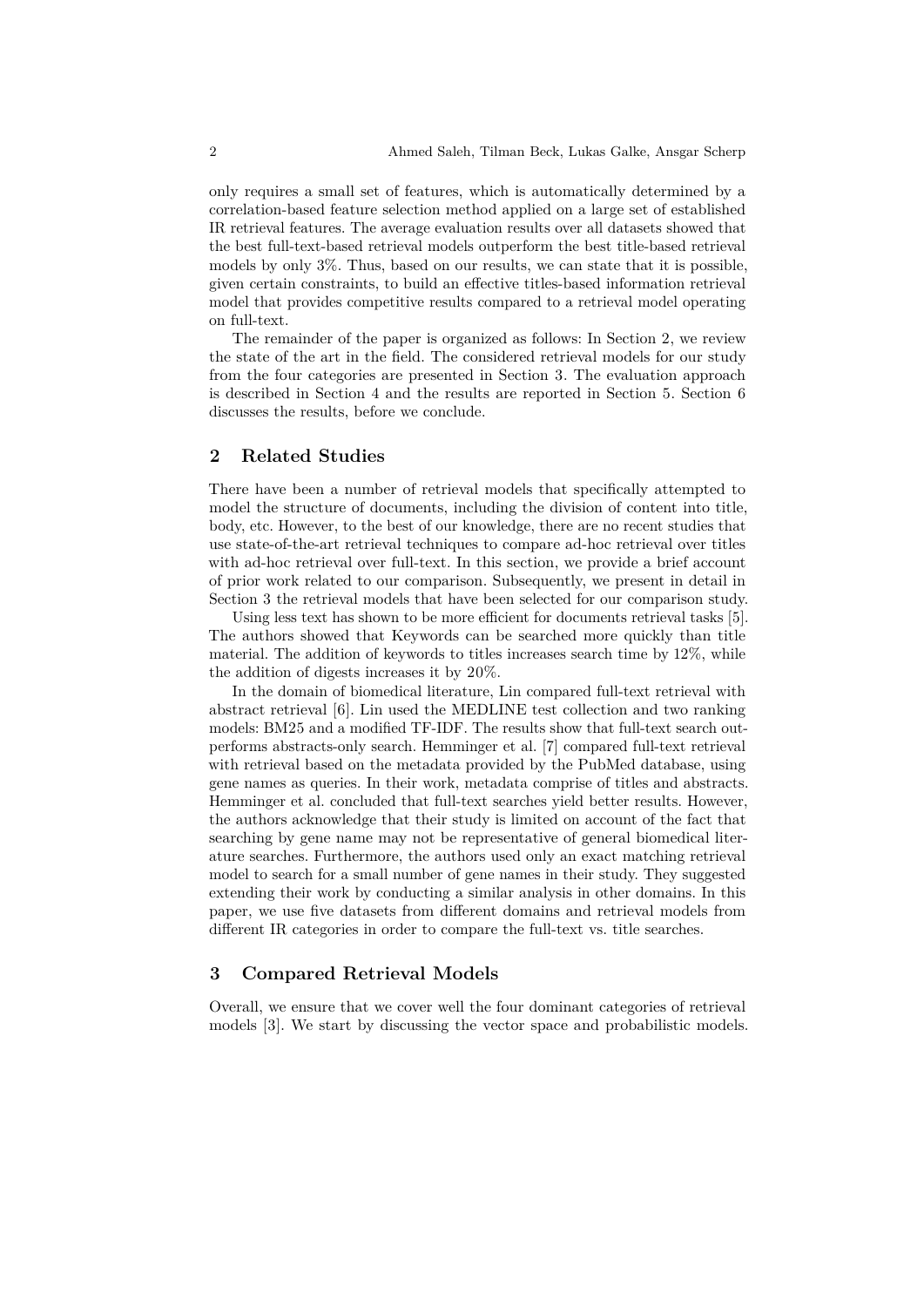Subsequently, we present learning to rank models. Finally, we present the deep neural networks models.

**Vector space and Probabilistic Models** As a baseline, we employ the vector space model TF-IDF [\[8\]](#page-11-7). TF represents the frequency of occurrence of a term, while the IDF factor of a term is inversely proportional to the number of documents in which the term appears. This means the fewer the term appears in the corpus, the higher the IDF factor and vice versa.

As a concept-based models, we employ the TF-IDF extensions, CF-IDF [\[9\]](#page-11-8) and HCF-IDF [\[2\]](#page-11-1). CF-IDF is an extension of TF-IDF that counts concepts instead of terms. Concepts are terms from a controlled vocabulary (e.g. the term "Financial crisis" in the economics thesaurus<sup>[4](#page-11-9)</sup>). HCF-IDF  $[2]$  is an extension to CF-IDF that considers the hierarchical structure of concepts. The algorithm uses spreading activation and gives less weight to the more general concepts in the hierarchy.

Another retrieval model which utilizes the IDF weighting for ranking the documents is BM25. BM25 has been used as a baseline in TREC Web track [5,6]. It is a combination of BM11 and BM15 scaled by a scaling factor  $b$ . BM25CT is an extension to BM25 which uses a combination of terms and concepts that appears.

**Learning to Rank (L2R) Models** Learning to Rank (L2R) is a family of machine learning techniques that aim at optimizing a loss function regarding a ranking of items. It has been successfully applied in the past for different IR tasks. Chen et al. [\[10\]](#page-11-10) proposed a learning to rank approach for finding non-factoid answers in an answer sentence retrieval task. They used a combination of Explicit Semantic Analysis (ESA), Word2Vec [\[11\]](#page-12-0) as semantic text representations, and Metzler and Kanungo's features (MK). Chen et al. showed that the combination of the semantic features and the MK feature set provides better ranking results than ranking based on MK feature set.

L2R consists of a set of supervised ranking models that are trained with a set of numerical feature vectors in order to retrieve the top- $k$  relevant documents in response to a user's query. The feature vectors are calculated using the content of the documents and/or the queries. L2R models are generally categorized in pointwise, pairwise, and listwise approaches depending on the way the model performs the optimization task [\[12\]](#page-12-1). Pointwise is the category of L2R models where a relevancy degree is generated for every single document regardless of the other documents in the results list of the query. In contrast, the loss function of pairwise approaches considers only one pair of documents at a time. Finally, in the listwise L2R models, the input consists of the entire list of documents associated with a query and the output consists of a ranked list of documents for each query. As a pairwise approach, we use RankNet [\[13\]](#page-12-2), LambdaMart [\[14\]](#page-12-3), and RankBoost [\[15\]](#page-12-4). Finally, for listwise L2R we use AdaRank [\[16\]](#page-12-5), Coordinate Ascent [\[17\]](#page-12-6), and ListNet [\[18\]](#page-12-7).

**Deep Learning Models** The recent resurgence of neural networks has also affected the Information Retrieval community. Zhang et al. [\[19\]](#page-12-8) provided a detailed survey to illustrate the rough evolution of Neural IR research and word embedding approaches to IR. For web search, Huang et al. [\[20\]](#page-12-9) propose a series of deep structured semantic models (DSSM). The most successful instance of the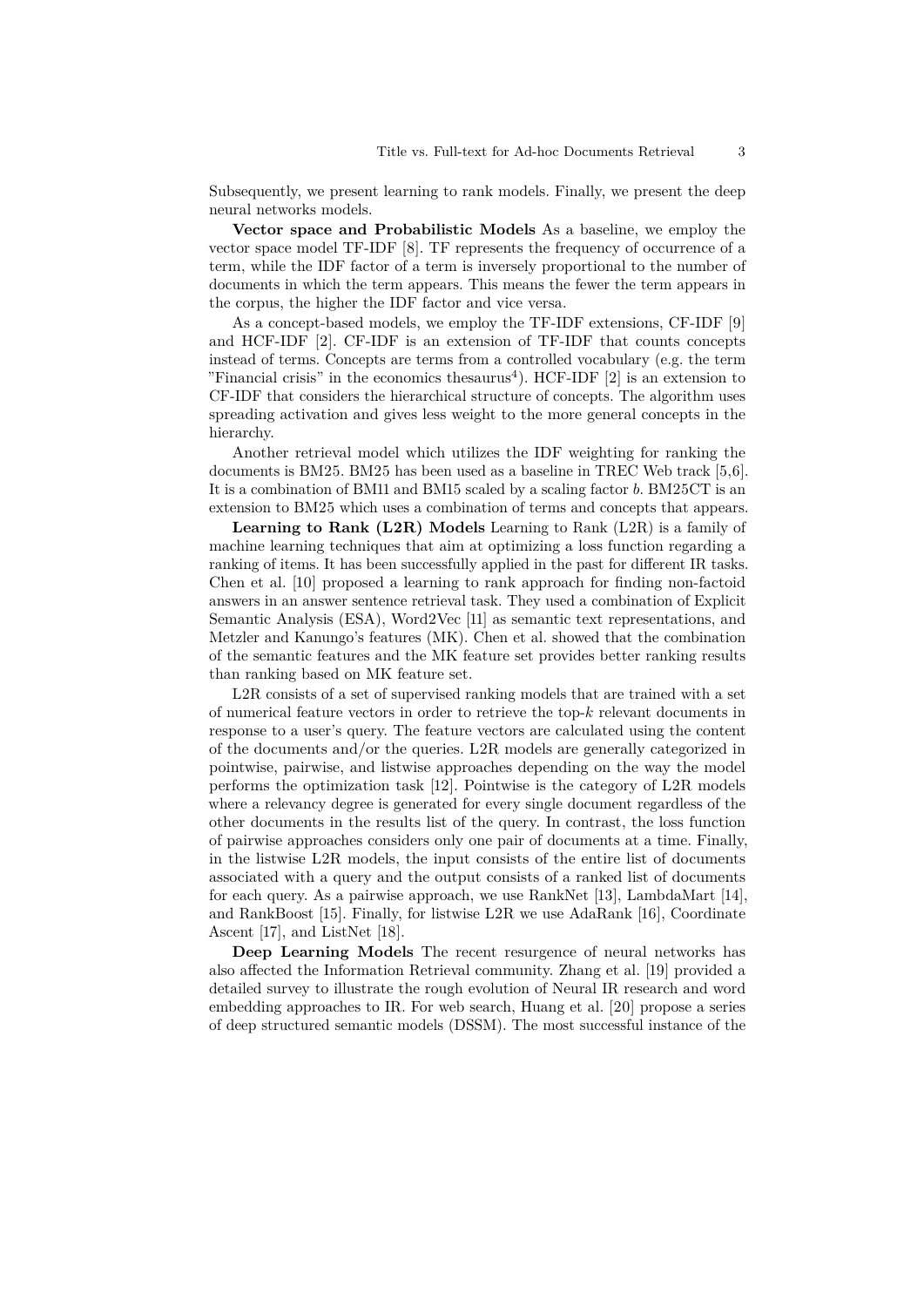model uses a multilayer feed-forward neural network to map both the query and the title of a webpage to a common low-dimensional vector space. The similarity between the query-document pairs is computed using cosine similarity. The main novelty is the usage of word-hashing, which dramatically reduces the vocabulary size without neglecting too much information. The reduction in vocabulary size allows the neural network to learn effectively from a large amount of available labeled data. DSSM is composed of four different layers. The first layer is the input layer. It contains the word sequences of the document and the user query. The second layer transforms the word sequences into sub-word units to reduce the large amount of vocabulary size. Subsequently, the sub-word units are used as input for a feed-forward neural network. In order to determine the relevancy of a document, cosine similarity between the query and the documents is computed on the output layer. The documents are ranked with respect to their similarity scores. As an extension to the DSSM model, Shen et al. [\[21\]](#page-12-10) enhance on that by replacing the feed-forward neural network with a convolutional neural network. Afterwards, they introduced convolutional neural networks with max-pooling in the DSSM architecture (C-DSSM) [\[22\]](#page-12-11). The convolutional layer and max-pooling layer are utilized to identify keywords and concepts, in both the query and the document, and project them into a lower-dimensional semantic layer. C-DSSM is claimed to be state-of-the-art in retrieval performance [\[21\]](#page-12-10).

## <span id="page-3-0"></span>**4 Evaluation**

In order to evaluate the effectiveness of title-based retrieval vs. a full-text retrieval, we use five datasets, which are described in Section [4.1.](#page-3-1) In Section [4.2,](#page-5-0) we present our evaluation procedures and parameters. In Section [4.3,](#page-6-0) we explain how we apply the correlation-based feature selection algorithm to sample a subset of features for L2R models. In Section [4.4,](#page-7-1) we present the metric used for evaluating the retrieval results.

#### <span id="page-3-1"></span>**4.1 Datasets**

We use labeled datasets which have a full-text and a title. This enables a direct and fair comparison of retrieval performances over the two forms of content. The datasets fall under two categories: (1) standard IR datasets and (2) digital library datasets.

**Standard IR Datasets** For the standard IR datasets, a document is given a binary classification as either relevant or non-relevant. This decision is referred to as the gold standard or relevance judgments. We used the following two standard IR datasets, namely NTCIR-2 and TREC 4&5, which provide a set of topics and human relevance judgments. Table [1](#page-4-0) presents an overview of the datasets characteristics.

(1) *NTCIR-2:* The dataset consists of 49 search topics and 322,059 documents' abstracts. We use the search topics as queries. The documents were extracted from the NACSIS Academic Conference Paper Database, collected between 1997- 1999, and NACSIS Grant-in-Aid scientific research database, collected between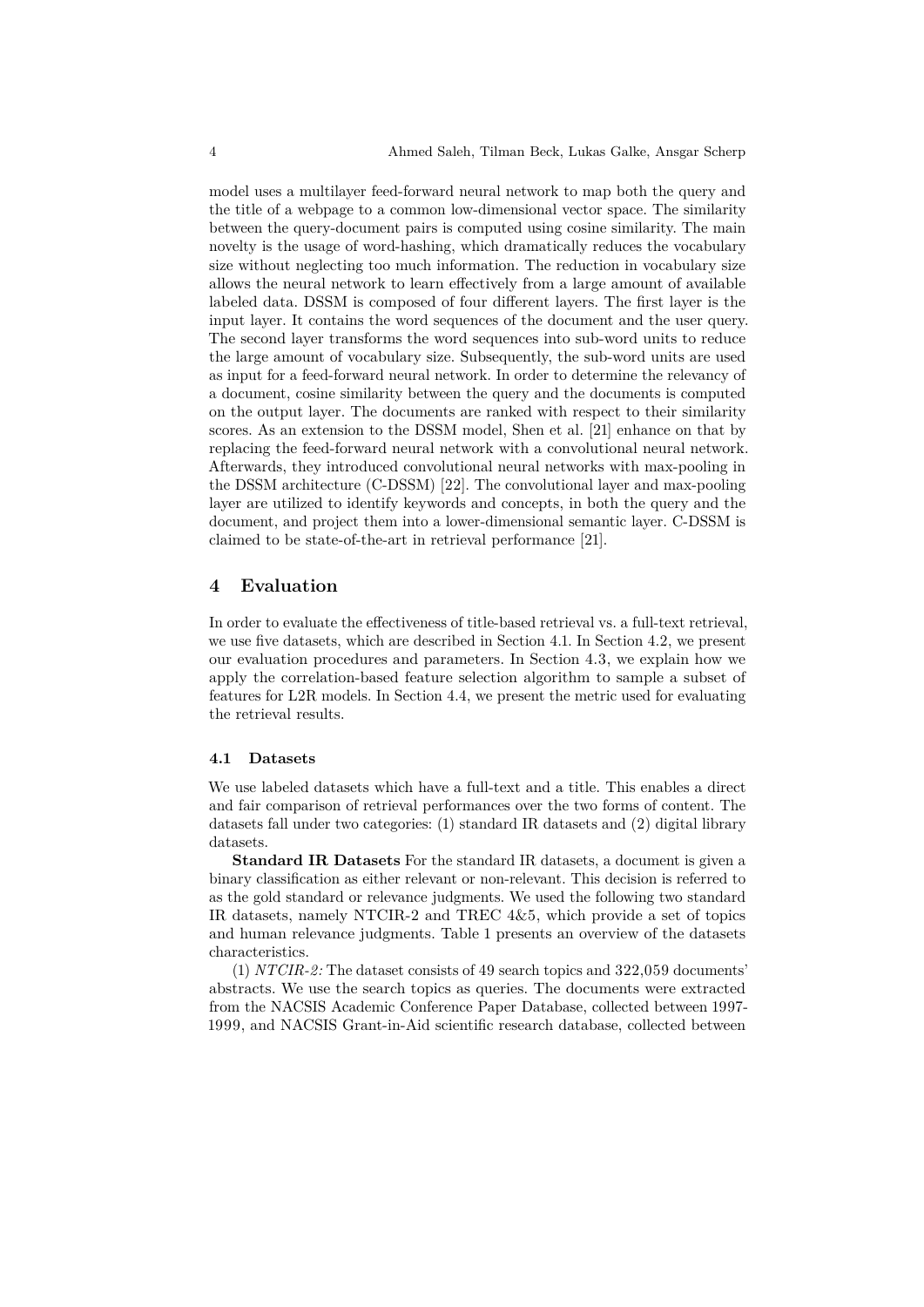| $01.900$ cannon when generos |                  |                                                |       |       |                  |                                                                |  |  |
|------------------------------|------------------|------------------------------------------------|-------|-------|------------------|----------------------------------------------------------------|--|--|
|                              |                  | $ NTCIR-2 TREC 4&5 EconBiz IREON PubMed  avg $ |       |       |                  |                                                                |  |  |
| $\#$ of documents 322,059    |                  | 507,011                                        |       |       |                  | $\vert 288,344 \vert 27,575 \vert 646,655 \vert 358,329 \vert$ |  |  |
| $#$ of queries               | $ 66,729\rangle$ | 72,270                                         | 6,204 | 7,912 | $ 28,470\rangle$ | $\vert 36,317 \vert$                                           |  |  |

<span id="page-4-0"></span>Table 1: Overview of the datasets characteristics. |avg| denotes the average number of documents and queries

1988-1997. The documents are from electronics, chemistry, physical sciences, and clinical reports. We use a combination of the titles and abstracts to make up for the missing full-texts. Furthermore, the dataset includes relevance judgments of 66,729 query-document pairs.

(2)  $TREC \, 465$ : consists of 507,011 English documents from various newspaper or newswire sources (Financial Times, Foreign Broadcast Information Service, Los Angeles Times) and government proceedings (Congressional Record, Federal Register) collected between 1998 and 1994. For our investigation, all data items needed to have a full-text and a title. When examining the files, around 50 thousand documents were missing one of these elements. These documents are mainly from the Federal Register and Los Angeles Times and thus were ignored for our experiments. TREC provides human annotated relevance judgments for some query-document pairs. We use TREC-6 ad-hoc qrels in our experiments. TREC-6 ad-hoc qrels consists of 50 topics and relevance judgments of 72,270 query/document pairs.

**Datasets of Digital Libraries** In case of the digital library datasets, a hierarchical domain-specific thesaurus that provides topics (or concepts) of the libraries' domain is usually included. Furthermore, many of the digital library documents are manually annotated, by domain experts, with at least one of these concepts. Thus, in our evaluation of the digital library datasets, we consider the document as relevant to a concept if and only if it is annotated with the corresponding concept.

We use the following three digital library datasets Econbiz, IREON, and PubMed which come with a hierarchical thesaurus. This thesaurus provides topics on economic, political, and medical subjects.

(3) *EconBiz:* ZBW, the world's largest economics library, is running a search portal, called EconBiz, for economics' scientific publications. From EconBiz, we obtain 1 million URLs of open access scientific publications and generate a dataset of 288,344 full-text English publications. As user queries, we use the economics thesaurus (STW). The economics thesaurus provides 6,204 economics subjects, i.e, concepts in economics. The thesaurus is developed and maintained by an editorial board of domain experts at ZBW – Leibniz information centre for economics. In this dataset, 203,851 documents are annotated with at least one thesaurus concept.

(4) *IREON:* The German information network 'International Relations and Area Studies' provides us with a dataset of 27,575 full-text politics publications in English. The dataset also contains a politics thesaurus (FIV) with 7,912 political English subjects. Again, the thesaurus subjects are used as queries in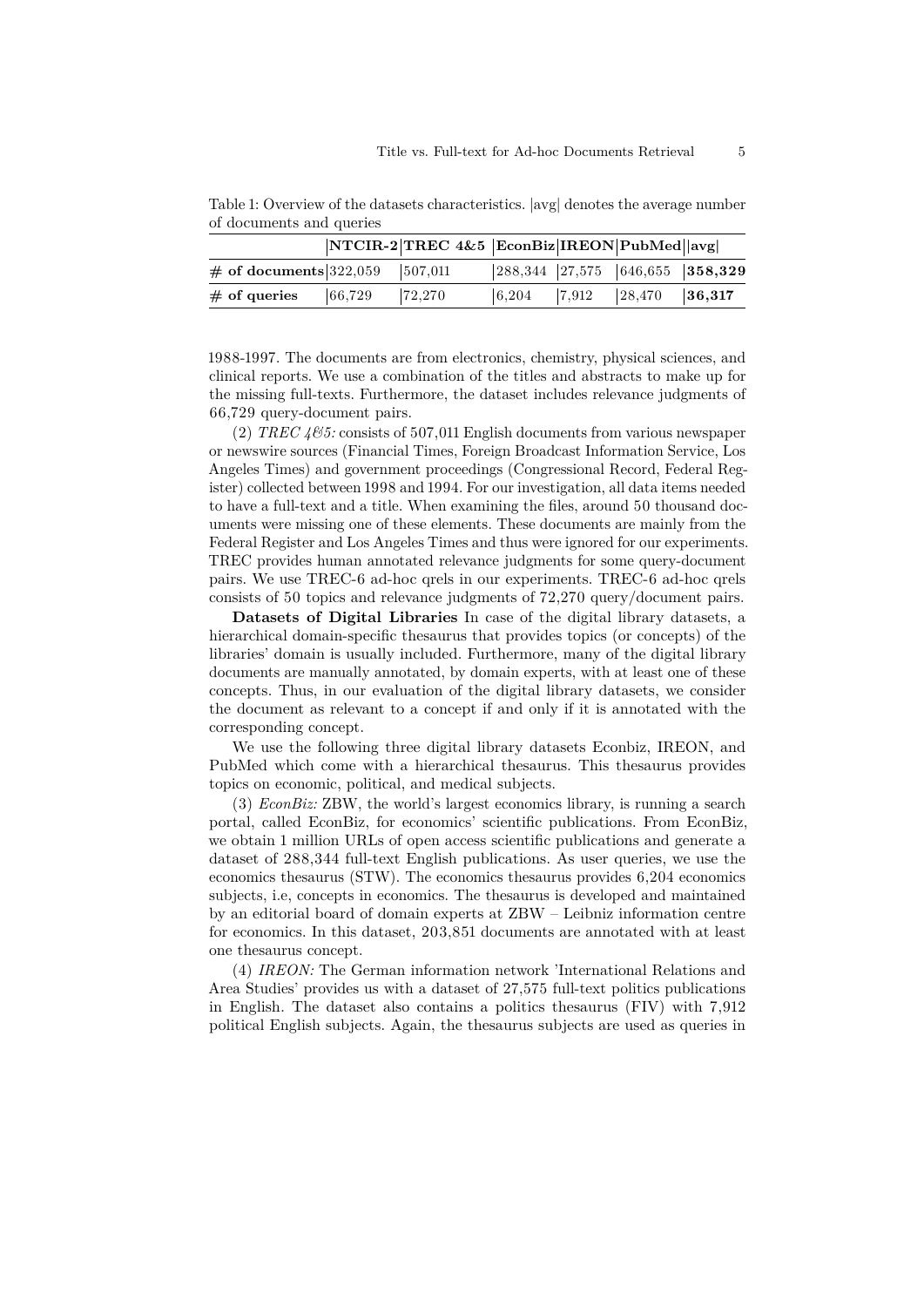our experiments. In this dataset, 3,936 documents are annotated with at least one thesaurus concept.

(5) *PubMed:* PubMed consists of around 27 million citations for biomedical literature from MEDLINE, life science journals, and online books. Some of the citations include links to full-text content from PubMed Central and publisher websites. From PubMed central, we obtained 646,655 full-text open-access English articles. PubMed is provided by the US national library of medicine. As queries, we use the medical terms from the Medical Subject Headings (MeSH) thesaurus. MeSH consists of 28,470 subjects. In this dataset, 506,802 documents are annotated with at least one thesaurus concept.

#### <span id="page-5-0"></span>**4.2 Experimental Procedure**

In order to compare the retrieval performance over titles versus full-text, we implemented the retrieval models described in Section [3.](#page-1-1) The retrieval models generate a ranked list of documents for each query-document pair. In order to evaluate the performance of the retrieval models, we compare the ranked list with the gold standard (see Section [4.4\)](#page-7-1). The procedures for evaluating the standard IR datasets is slightly different from the one of the digital library datasets. In the case of the standard IR datasets, where the human relevance judgments are provided, we generate the lists of the *top-20* documents using the full-text and titles retrieval models, respectively. Afterwards, the lists are compared to the relevance judgments provided as gold standard. Whereas with the digital library datasets, the items of the ranked list are considered as relevant if and only if the search query is included in the document annotations, i.e., binary decision whether a certain annotation that we have queried for is provided with the document's gold standard, or not.

In order to generate the evaluation results for **vector space models and probabilistic retrieval models**, tokenization, stop words removal, and porter stemming are applied. As described in Section [3,](#page-1-1) the concept-based approaches HCF-IDF and CF-IDF utilize the concepts from STW, FIV, and MeSH, and BM25CT utilize a vector union of the terms and concept features.

For the **L2R models**, following the suggestions of Qin et al. [\[25\]](#page-12-12) and Minka et al. [\[26\]](#page-12-13), the documents are sampled in the following way. First, we use BM25 on titles and full-texts to rank all the documents with respect to each query, and then the top 1,000 documents for each query are selected for feature extraction. Subsequently, we extract 29 features for each of the query-document pairs (see details on feature selection in Section [4.3\)](#page-6-0). Therefore, we obtain two feature files, one for the titles and one for the full-texts, for each dataset. We utilize these files together with the gold standard to train the six L2R models selected in Section [3.](#page-1-1) The LambdaMART model is trained using 1,000 trees with 10 leaves per tree. The learning rate is set to 0.1 and 256 threshold candidates for tree splitting was used. The minimum number of samples for a leaf was set to 1. Early stopping is applied, if there was no improvement for 100 consecutive rounds. The RankNet model is trained using 100 training epochs, one hidden layer, and 10 hidden nodes. The learning rate was set to 0.00005. For the RankBoost model, we use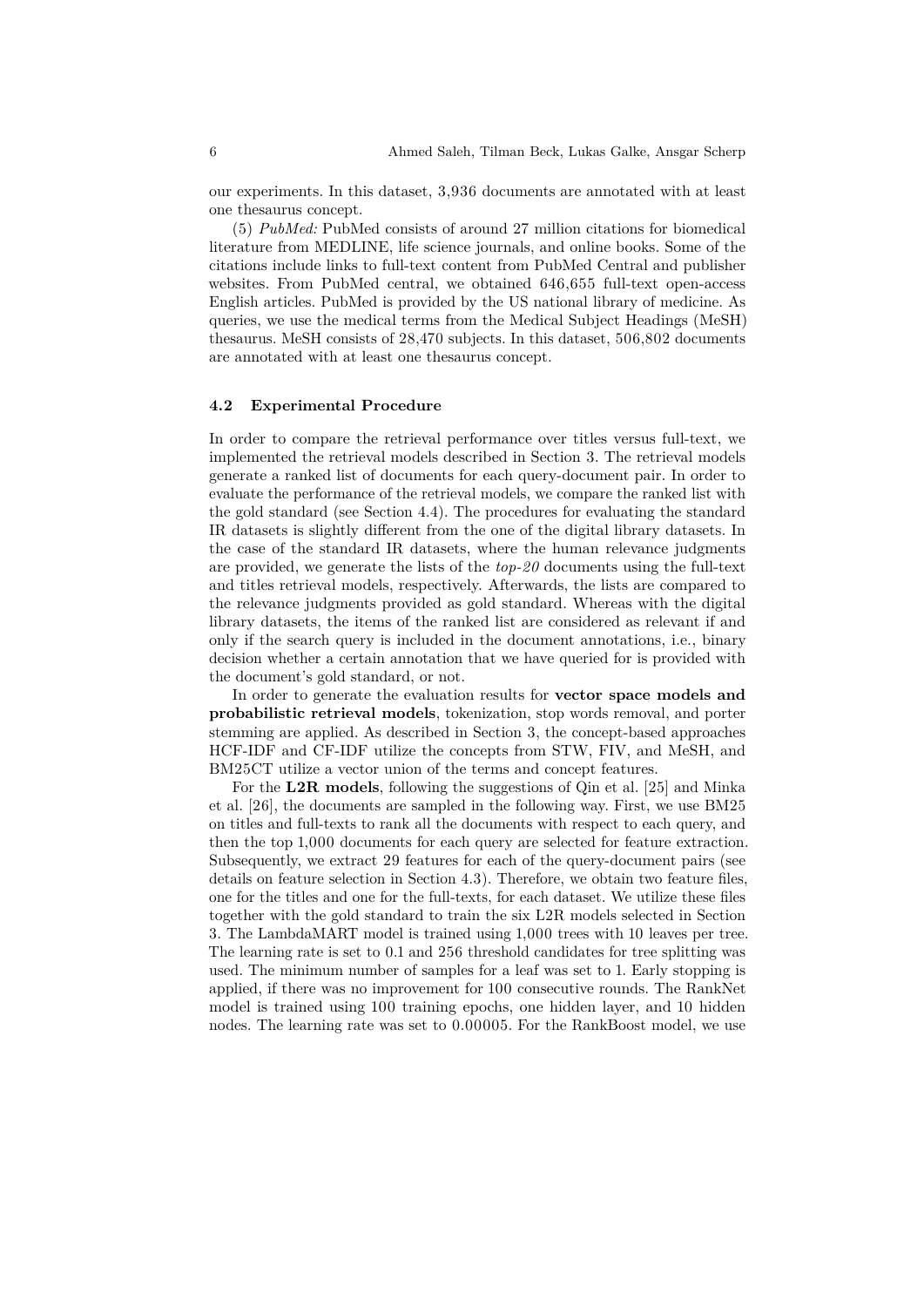<span id="page-6-1"></span>

| $MK$ set [23]       | Sentence length, Exact match, Term overlap, Synonym<br>overlap, Language Model with dirichlet smoothing                                                                                                                                                                                                         |      |               |             |  |  |  |
|---------------------|-----------------------------------------------------------------------------------------------------------------------------------------------------------------------------------------------------------------------------------------------------------------------------------------------------------------|------|---------------|-------------|--|--|--|
| Modified letor [24] | Covered<br>query<br>Sum/Min/Max/Mean/Variance<br>Sum/Min/Max/Mean/Variance of length normalized TF,<br>Sum/Min/Max/Mean/Variance of TF-IDF, Language<br>model absolute discounting smoothing, Language model<br>with Bayesian smoothing using dirichlet priors, Language<br>model with jelinek-mercer smoothing | term | number.<br>οf | IDF.<br>TF, |  |  |  |
|                     | <b>Ranking model features</b> TF-IDF, BM25, CF-IDF, HCF-IDF, Word2Vec [10]                                                                                                                                                                                                                                      |      |               |             |  |  |  |

Table 2: Overview of the L2R features

300 training epochs and 10 threshold candidates. AdaRank is trained in 500 rounds with a learning tolerance of 0.002. The number of epochs for the ListNet model is 1,500 and the learning rate is set to 0.00001. In the case of Coordinate Ascent, we apply 5 random restarts and 25 search iterations per dimension. The performance tolerance is set to 0.001. No regularization was used. In order to ensure that we obtain optimal L2R models that do not over or under-fit, we applied the bias-variance tradeoff method [\[27\]](#page-12-16).

Finally, we generate the evaluation results for the **semantic models** DSSM and CDSSM. A trained model, with a click-through dataset of 30 million query/clicked-title pairs from Microsoft is used to determine the semantic cosine similarity between each query-document pair in our datasets. Based on the similarity scores, the top twenty documents are passed to the evaluation metric (described in Section [4.4\)](#page-7-1).

## <span id="page-6-0"></span>**4.3 Feature selection for L2R models**

A good IR system can retrieve the most important documents in a fast and scalable way using only a limited amount of information about the query and documents. The information is contained in the features of both document and query and therefore a good set of features has to be found. The aim of the feature selection is to find a meaningful subset of features which can still produce sound results. Given a large number of different IR features, we want to find those features which cover diverse information and still contribute the most to the retrieval of the most important documents.

In line with previous literatures [\[23,](#page-12-14)[24\]](#page-12-15), we use a set of 29 features (see Table [2\)](#page-6-1) to train our models. The features are the Metzler and Kanungo (MK) [\[23\]](#page-12-14) set, modified LETOR [\[24\]](#page-12-15), semantic, and statistical features. The original MK feature set used six features for the query-based summarization task. Due to the difference to our task (comparing query and title), we ignore the sentence location feature because the titles usually consist only of one sentence. Regarding the features Term Overlap and Synonym Overlap, we remove stop-words and perform porter stemming on the queries and titles. The Term Overlap is the fraction of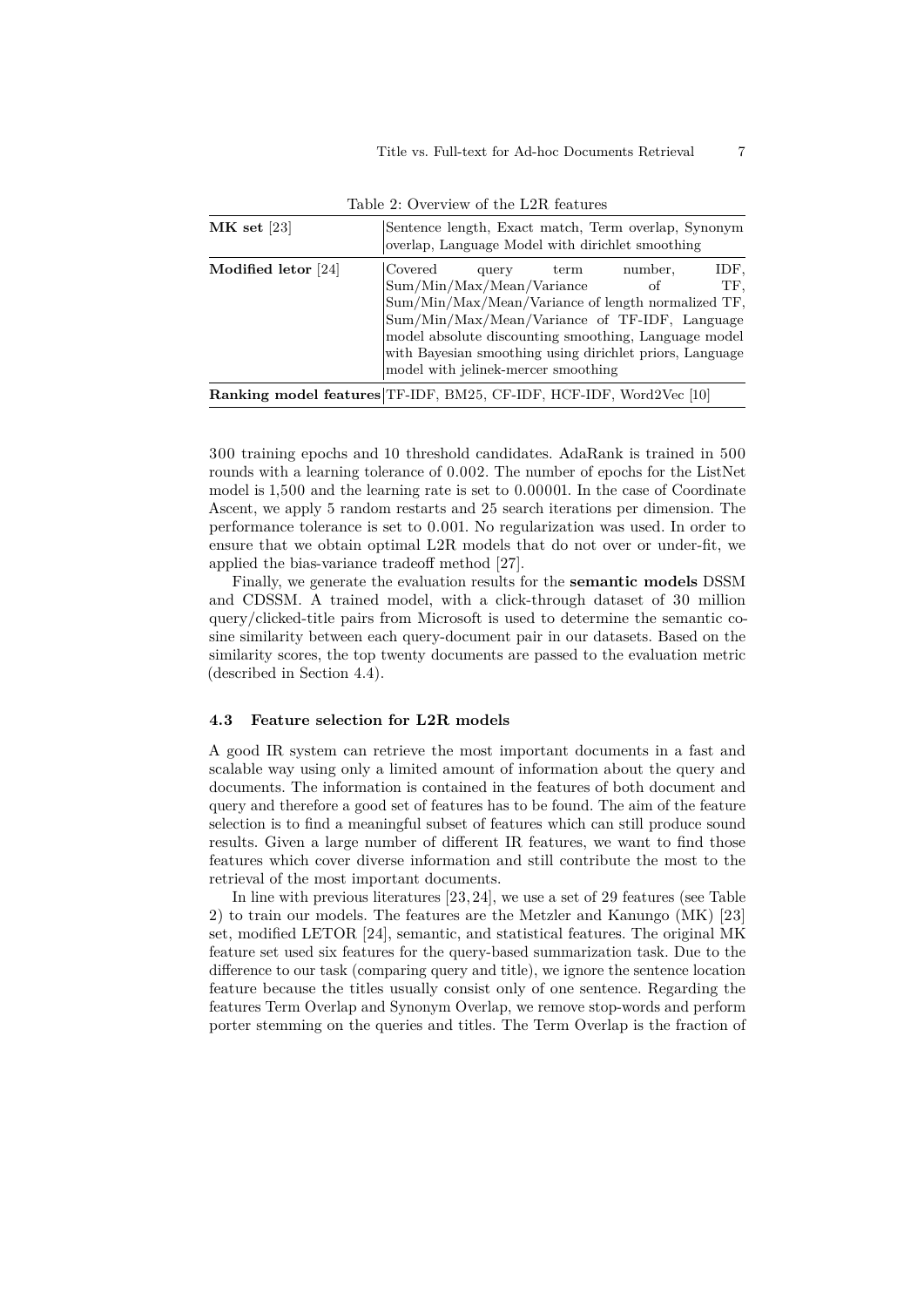query terms that occur in the document (titles or full-text), while the Synonyms Overlap is the fraction of query terms that either occur or have a synonym in the document. We utilize  $NLTK<sup>4</sup>$  $NLTK<sup>4</sup>$  $NLTK<sup>4</sup>$  to generate synonyms. For the LETOR feature set, we ignore all web-related features (e.g. Sitemap term propagation). The language model parameters are taken from the original work. Additionally, we use the vector representation of words (Word2Vec) to compute the similarity between a query-document pair and use it as an L2R feature. For this purpose, we use Google News, the pre-trained distributional model [\[28\]](#page-12-17), and gensim framework to generate the similarity scores [\[29\]](#page-12-18). Regarding the language model features, we use an Elasticsearch<sup>[4](#page-11-9)</sup> full-text index to generate them. Moreover, we use the scores of the ranking models (BM25, CF-IDF, and HCF-IDF) as L2R features.

We further investigate the possibility of sampling a meaningful subset of features that decreases the error rate of the ranking models. For this purpose, we apply a correlation-based feature selection algorithm (CFS) [\[30\]](#page-12-19) on each dataset and content modality, i.e., separately for full-text and title. The CFS algorithm computes a score for a subset  $S$  of the 29 features containing  $k$  features using the following equation (denoted as  $score_{CFS}(S)$  in [\[30\]](#page-12-19)):  $score_{CFS}(S) = \frac{k \cdot \overline{r_{gj}}}{\sqrt{k \cdot \overline{r_{gj}}}}$  $(k+k(k-1)\overline{r_{ff}})$ where  $\overline{r_{gf}}$  is the average gold standard(g)-feature correlation and  $\overline{r_{ff}}$  represents the average inter-correlation between the features. The formula denotes higher scores to the subsets which have a low 'feature-feature' correlations and high 'gold standard-feature' correlations.

We calculated  $score_{CFS}(S)$  for all feature subsets of sizes  $|S| = \{1, \ldots, 29\}$ , which equals  $2^{29} - 1 = 536,870,911$  possible subsets, for each dataset and configuration (full-texts or titles). The best feature sets, in terms of their  $score_{CFS}(S)$ , are reported in Table [3.](#page-8-0) We utilize these features in our learning-to-rank models. The results are presented in Table [4.](#page-9-1)

The CFS results showed that some features, such as BM25, contribute the most to the results. This is consistent with that of Qin et al. [\[24\]](#page-12-15), who found that using BM25 as a feature in L2R models improves the overall performance of the L2R models.

#### <span id="page-7-1"></span>**4.4 Evaluation Metric**

We evaluate the retrieval results using normalized discounted cumulative gain  $(nDCG)$ . We assume that users do not look beyond two pages of 10 results. Thus, we limited our evaluation to the top 20 results. The metric  $nDCG$  compares the top-20 documents  $(DCG)$ , with the gold standard and is computed as follows:  $nDCG@k = \frac{DCG@k}{IDCG@k}$ , where  $DCG@k = rel(1) + \sum_{i=2}^{k} \frac{rel(i)}{\log(i)} D$  is a set of documents,  $rel(d)$  is a function that returns one if the document is rated relevant, otherwise zero, and  $IDCG_k$  is the optimal ranking.

#### <span id="page-7-0"></span>**5 Results**

In this section, we present the results of the titles vs. full-text retrieval comparison. We observe that the retrieval over titles yields a close nDCG@20 values, or even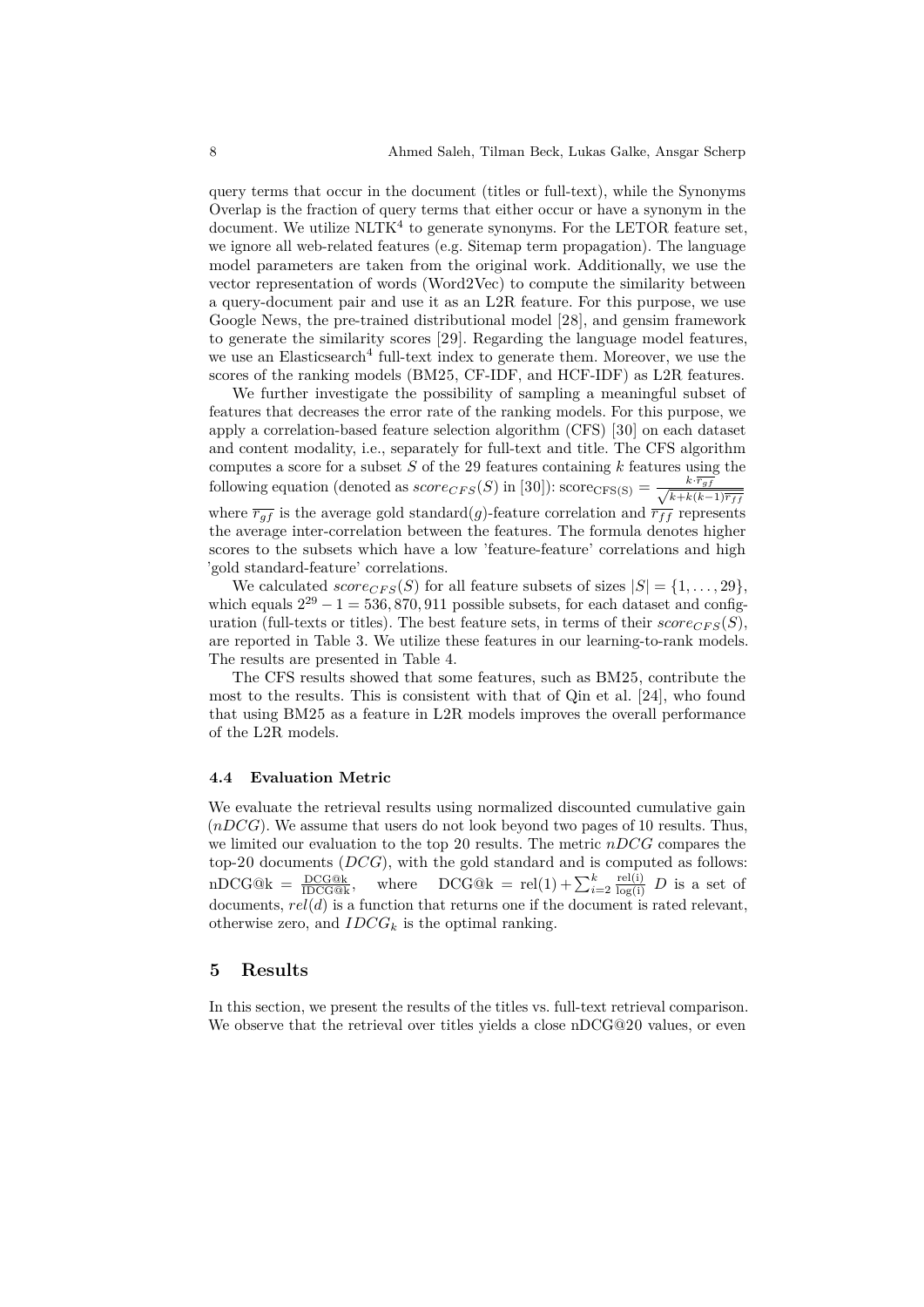| $\mathbf{D}\text{at }$ |               | Content Best Feature Subset (BFS)                                                                                                                                                                                                                                                                                                                                                                                           | #                                | $\text{score}_{CFS(BFS)}$ |
|------------------------|---------------|-----------------------------------------------------------------------------------------------------------------------------------------------------------------------------------------------------------------------------------------------------------------------------------------------------------------------------------------------------------------------------------------------------------------------------|----------------------------------|---------------------------|
| NTCIR-2                | <b>Titles</b> | <b>Full-text</b> BM25, Exact match<br>BM25, Exact match                                                                                                                                                                                                                                                                                                                                                                     | $\overline{2}$<br>$\overline{2}$ | 0.20<br>0.15              |
| <b>TREC</b>            | Titles        | <b>Full-text</b> $ BM25$ , Exact match, Sum of length normalized $TF 3$<br>BM25, Language model with Dirichlet smoothing, 5<br>Minimum of TF-IDF, Term overlap, Word2vec                                                                                                                                                                                                                                                    |                                  | 0.28<br>0.13              |
| Econbiz                | <b>Titles</b> | <b>Full-text</b> Language model with absolute discounting smooth-<br>ing, Language model with bayesian smoothing us-<br>ing dirichlet priors, Min TF-IDF, Var TF-IDF<br>BM25, Exact match, Language model, Synonym 16<br>overlap, Term overlap, Covered query term number,<br>Max TF-IDF, Mean length norm TF, Mean TF,<br>Mean TF-IDF, Min length norm TF, Min TF, Min<br>TF-IDF, Sum length norm TF, Sum TF, Sum<br>TFIDF |                                  | 0.41<br>0.71              |
| Politics               | <b>Titles</b> | <b>Full-text</b> Language model with dirichlet smoothing, Lan-19<br>guage model with absolute discounting smoothing,<br>Language model with Jelinek-Mercer smoothing,<br>Max TF-IDF, Mean TF-IDF, Min TF-IDF, Sum<br>TF, Sum TF-IDF, Var TF-IDF<br>BM25                                                                                                                                                                     | 1                                | 0.41<br>0.54              |
| PubMed                 |               | <b>Full-text</b> Language model with Jelinek-Mercer smoothing, 2<br>Mean TF-IDF                                                                                                                                                                                                                                                                                                                                             |                                  | 0.46                      |
|                        | <b>Titles</b> | Language model with absolute discounting smooth-2<br>ing, IDF                                                                                                                                                                                                                                                                                                                                                               |                                  | 0.44                      |

<span id="page-8-0"></span>Table 3: Best feature subsets (BFS) based on the CFS approach.  $\#$  is the number of features in the corresponding BFS

higher metric values in case of the NTCIR-2. Table [4](#page-9-1) presents the performance of the title- and full-text-based ranking models on all datasets.

For the NTCIR-2 dataset, we observe that the learning to rank model, Coordinate Ascent, with the full set of 29 features attained the  $nDCG@20$  value of 0.33, which is 0*.*01 higher than C-DSSM and BM25 on full-text retrieval. The same metric value of 0*.*33 has also been attained from the titles retrieval using the DSSM model. Having reduced the features to the best feature set, BM25 and exact matching, coordinate ascent performance slightly improved on full-text retrieval (0*.*37). However, the titles retrieval of the same model remained at the same value (0*.*29).

In the case of the TREC dataset, we observe that BM25 achieved the best results on full-text and titles retrieval. BM25 attains a nDCG of 0*.*41 on full-text compared to 0*.*23 on titles. The L2R methods, LambdaMart, and Coordinate Ascent using the full feature set and the best feature set attained close results to BM25 on both full-text and titles.

Considering the evaluation results for the EconBiz dataset, we used the STW concepts as queries. We observe that the retrieval over full-text yields higher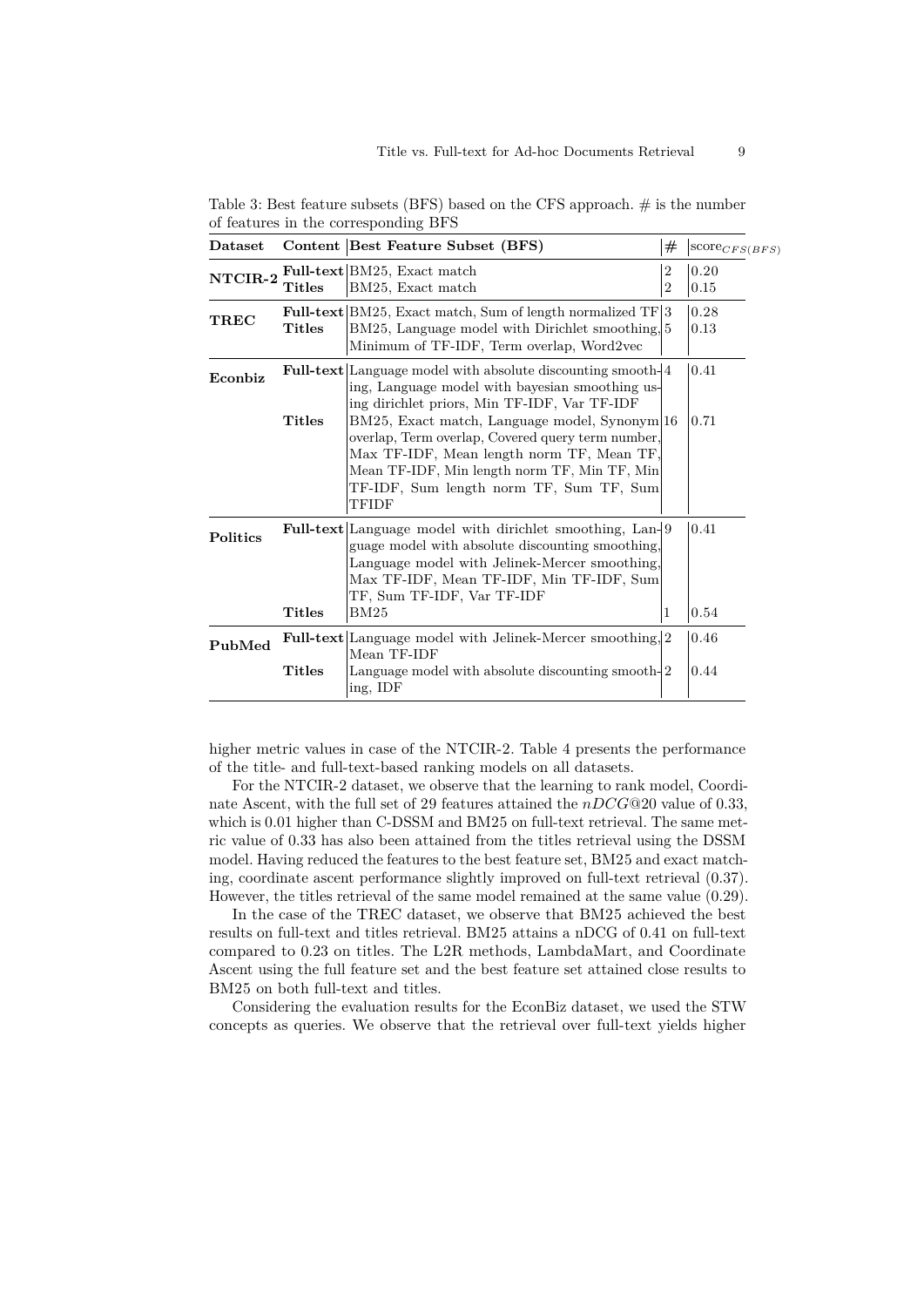|                        |                  | $NTCIR-2$ |                | <b>TREC</b> |                   | EconBiz |                                             | <b>IREON</b>                 |               | $\rm \mid$ PubMed                                                                |    |
|------------------------|------------------|-----------|----------------|-------------|-------------------|---------|---------------------------------------------|------------------------------|---------------|----------------------------------------------------------------------------------|----|
| Family                 | IR Method        | т         | $_{\rm FT}$    | т           | FT                | т       | FT                                          | T                            | FT            | т                                                                                | FT |
|                        | TF-IDF           | 0.19      | 0.18           |             |                   |         |                                             |                              |               | $0.21$ $0.39$   $0.26$ $0.22$   $0.661$ $0.36$   $0.80$ $0.54$                   |    |
| <b>VSM</b>             | <b>CF-IDF</b>    |           | $0.05$ 0.05    |             | $0.12 \quad 0.13$ |         | $0.13 \quad 0.19$                           |                              | $0.44$ 0.32   | $0.66$ $0.49$                                                                    |    |
|                        | <b>HCF-IDF</b>   |           | $0.23 \; 0.24$ | 0.10        | 0.12              |         |                                             | $0.25$ $0.20$ $0.659$ $0.37$ |               | $0.80\;0.54$                                                                     |    |
| <b>PM</b>              | <b>BM25</b>      |           | $0.24$ $0.32$  |             |                   |         |                                             |                              |               | $\vert 0.23 \, 0.41 \vert 0.25 \, 0.20 \vert 0.6620.37 \vert 0.80 \, 0.55 \vert$ |    |
|                        | BM25CT           |           | $0.24$ $0.31$  |             |                   |         |                                             |                              |               | $0.20$ $0.405$ $0.27$ $0.19$ $0.660$ $0.37$ $0.81$ $0.56$                        |    |
| <b>L2R-FFS RankNet</b> | LambdaMART       |           | $0.25$ $0.30$  |             |                   |         |                                             |                              |               | $0.22$ $0.39$   $0.67$ $0.68$   $0.83$ $0.69$   $0.67$ $0.67$                    |    |
|                        |                  |           | $0.28$ 0.29    | 0.13        | 0.10              |         | $0.28$ 0.10                                 | $0.20\ 0.21$                 |               | $0.30\;0.30$                                                                     |    |
|                        | <b>RankBoost</b> |           | $0.26$ $0.32$  | 0.21        |                   |         | $0.34 \mid 0.52 \mid 0.69 \mid$             | $0.80$ $0.59$                |               | 0.70 0.79                                                                        |    |
|                        | AdaRank          | 0.21      | 0.31           | 0.19        | 0.22              |         | $0.50 \; 0.67$                              |                              | $0.79$ $0.65$ | $0.56$ $0.52$                                                                    |    |
|                        | ListNet          | 0.21      | 0.24           | 0.15        | 0.07              |         | $0.28$ 0.10                                 |                              |               | $0.20 \ \ 0.20 \ \ 0.30 \ \ 0.30$                                                |    |
|                        | Coord. Ascent    |           | $0.29$ $0.33$  |             |                   |         |                                             |                              |               | $0.22$ $0.39$   0.57 $0.80$   0.95 $0.77$   0.81 $0.80$                          |    |
| <b>SM</b>              | <b>DSSM</b>      |           | 0.33 0.26      |             |                   |         |                                             |                              |               | $0.18$ $0.23$   $0.29$ $0.33$   $0.41$ $0.39$   $0.34$ $0.33$                    |    |
|                        | $C$ - $DSSM$     |           | 0.32 0.32      |             |                   |         |                                             |                              |               | $0.18$ $0.20$   $0.29$ $0.34$   $0.42$ $0.44$   $0.32$ $0.35$                    |    |
| <b>L2R-BFS RankNet</b> | LambdaMART       |           | $0.20\ 0.15$   |             |                   |         |                                             |                              |               | $0.16$ $0.33$ $0.56$ $0.63$ $0.70$ $0.65$ $0.42$ $0.65$                          |    |
|                        |                  |           | $0.28$ $0.25$  |             |                   |         | $0.05$ $0.046$ $0.28$ $0.10$                | $0.26$ 0.41                  |               | $0.59$ $0.63$                                                                    |    |
|                        | <b>RankBoost</b> |           | $0.26$ $0.37$  |             |                   |         | $0.13 \quad 0.38 \mid 0.52 \quad 0.10 \mid$ | 0.80 0.47                    |               | 0.30 0.72                                                                        |    |
|                        | AdaRank          |           | $0.29$ 0.37    | 0.18        | 0.37              |         | 0.48 0.49                                   | 0.94 0.61                    |               | 0.59 0.79                                                                        |    |
|                        | ListNet          |           | $0.29$ 0.37    | 0.19        | 0.37              |         | $0.28$ 0.28                                 | 0.94 0.41                    |               | 0.39 0.49                                                                        |    |
|                        | Coord. Ascent    |           | $0.29$ 0.37    |             |                   |         | $0.18$ $0.38$   $0.53$ $0.10$               | $0.94$ 0.69                  |               | 0.59 0.78                                                                        |    |

<span id="page-9-1"></span>Table 4: Average nDCG@20 scores using full-text (FT) vs. titles (T) over the five datasets. The L2R results are calculated using the full feature set (FFS) and the best feature subset (BFS).

nDCG metric values. The best title-based retrieval model, LambdaMART, attains a nDCG of 0*.*67 compared to 0*.*80 of Coordinate Ascent on full-text.

For IREON and PubMed, we used the FIV and MeSH concepts as queries. The titles retrieval was competitive with the full-text retrieval. In both datasets, Coordinate Ascent achieved the best retrieval results. On titles, Coordinate Ascent attained nDCG values of 0*.*95 and 0*.*81. These values are 18% and 1% higher than the best full-text retrieval models, respectively.

# <span id="page-9-0"></span>**6 Discussion**

The results show that a title-based retrieval over large document corpora is possible. For four of our five datasets, we obtained nDCG@20 scores that are similar or even better than the scores obtained from the best retrieval models over full-text. Figure [1](#page-10-0) visualizes the nDCG scores of the best performing retrieval methods for each individual dataset. Below, we discuss the key insights for each dataset.

For NTCIR-2, the best title-based retrieval model DSSM attained the same nDCG metric value as the second best full-text-based retrieval model Coordinate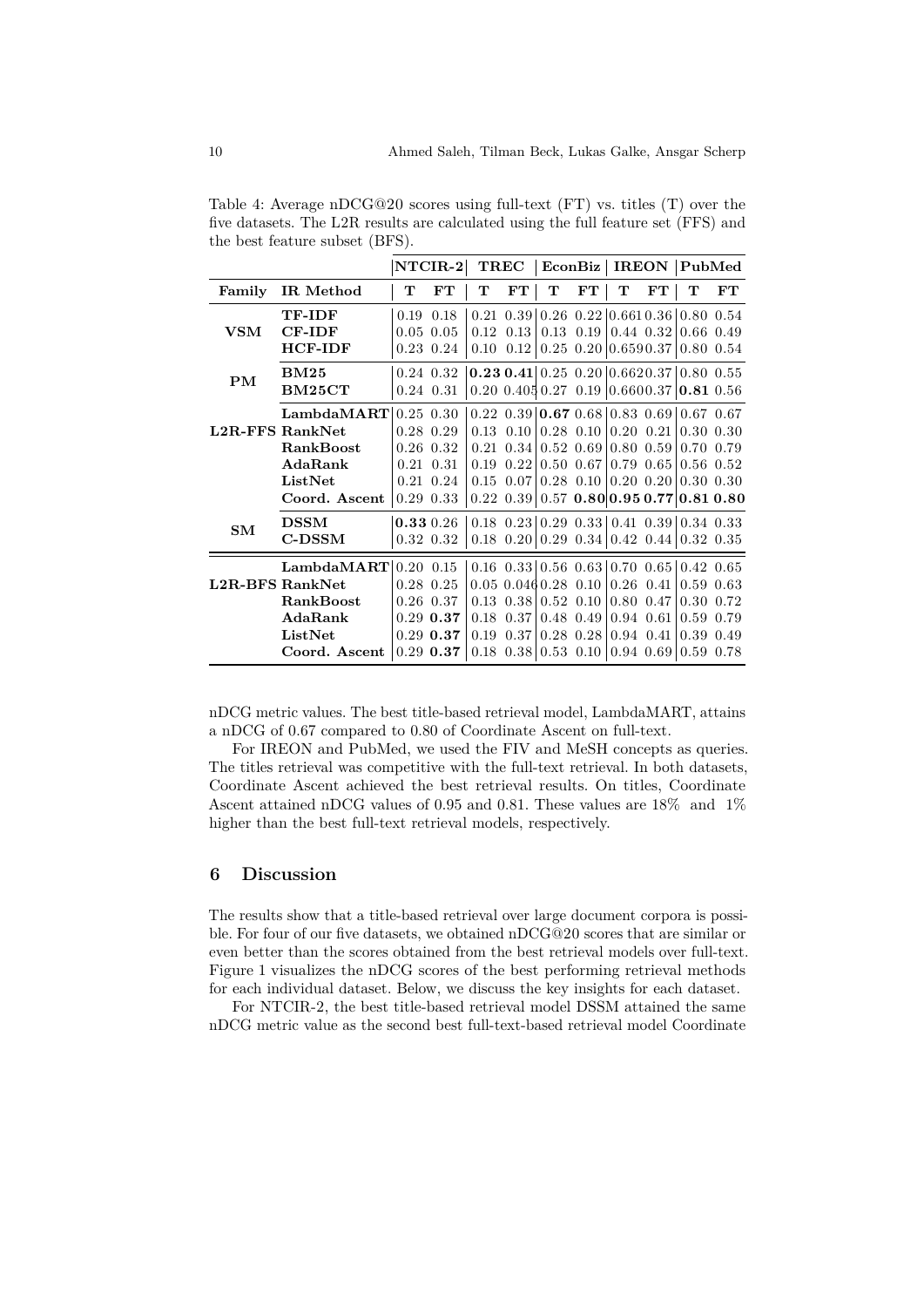<span id="page-10-0"></span>

Fig. 1: Average nDCG@20 of the best performing retrieval models

Ascent. In order to generate the L2R results, we used 29 features including Word2Vec and MK feature sets. Applying the CFS method resulted in generating BM25 and the number of exact matches as the best feature subsets. By using solely those two features, the best L2R method on full-text, Coordinate Ascent, gained 4% in terms of nDCG. NTCIR-2 was the only dataset, in which DSSM achieves the best title-based retrieval results. Our study conforms with Cohen et al. [\[31\]](#page-12-20), who showed that DSSM performs poorly on a traditional dataset for ad-hoc retrieval and argue that the word-hashing method discards too much information.

For the TREC and EconBiz datasets, the titles retrieval results were not competitive with those of full-text retrieval. The nDCG values of the best fulltext-based models on TREC and EconBiz were 18%, and 13% better than the best titles-based models datasets respectively.

For the IREON and PubMed datasets, the retrieval over titles results in consistently higher metric values in terms of nDCG.

Aggregating the best nDCG values over all datasets and configurations, the best titles-based retrieval models attain a value of 0*.*60, whereas the best fulltext retrieval models attain a mean score of 0*.*63 (3% relative improvement). Therefore, we believe that title-based retrieval can be considered providing competitive results comparable with the full-text-based retrieval.

One may consider it as a limitation of our study that thesauri concepts STW, FIV, and MeSH are used for retrieving the results from the digital library datasets EconBiz, IREON, and PubMed, respectively. Considering that these thesauri concepts belong to the same domain as their corresponding datasets, one can consider that finding matching documents is easier. However, the concepts are purposefully chosen as queries as they often resemble topics that users of the scientific digital libraries actually search for.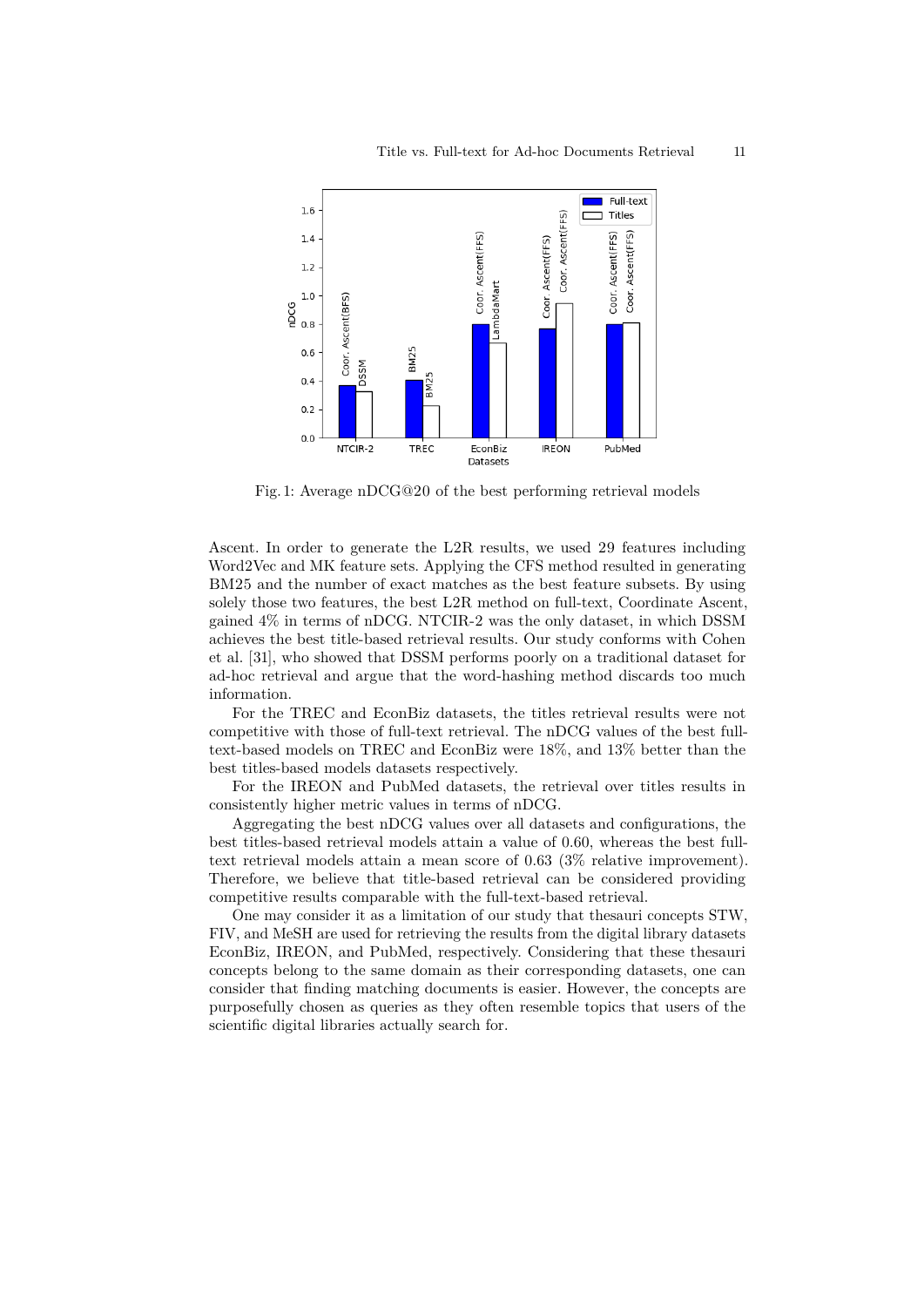**Reproducibility** All the code for reproducing the experiments is publicly available as bitbucket repository<sup>[4](#page-11-9)</sup>.

## **7 Conclusions**

We conducted a study to compare title-based with full-text-based ad-hoc retrieval. For this purpose, different retrieval models of different families (probabilistic models, vector space, learning to rank models and semantic models) were compared. We used five datasets, out of which three datasets are obtained from digital libraries: Econbiz, PubMed and IREON, and two standard test collections. Overall, our experiments show that title-based ad-hoc retrieval models can provide close, and sometimes even better, results compared to the full-text ad-hoc retrieval.

*Acknowledgement* This work was supported by the EU's Horizon 2020 programme under grant agreement H2020-693092 MOVING.

# **References**

- <span id="page-11-0"></span>1. Galke, L., Mai, F., Schelten, A., Brunsch, D., Scherp, A.: Using Titles vs. Fulltext as Source for Automated Semantic Document Annotation. In: International Conference on Knowledge Capture (K-CAP). (May 2017)
- <span id="page-11-1"></span>2. Nishioka, C., Scherp, A.: Profiling vs. time vs. content: What does matter for top-k publication recommendation based on twitter profiles? In: Digital Libraries (JCDL), 2016 IEEE/ACM Joint Conference on, IEEE (2016) 171–180
- <span id="page-11-2"></span>3. Croft, W.B., Metzler, D., Strohman, T.: Search engines: Information retrieval in practice. Volume 283. Addison-Wesley Reading (2010)
- <span id="page-11-3"></span>4. Christopher, D.M., Prabhakar, R., Hinrich, S.: Introduction to information retrieval. An Introduction To Information Retrieval **151** (2008) 177
- <span id="page-11-4"></span>5. BARKER, F.H., VEAL, D.C., WYATT, B.K.: Comparative efficiency of searching titles, abstracts, and index terms in a free-text data base. Journal of Documentation **28**(1) (1972) 22–36
- <span id="page-11-5"></span>6. Lin, J.: Is searching full text more effective than searching abstracts? BMC Bioinformatics **10**(1) (2009) 46
- <span id="page-11-6"></span>7. Hemminger, B.M., Saelim, B., Sullivan, P.F., Vision, T.J.: Comparison of full-text searching to metadata searching for genes in two biomedical literature cohorts. Journal of the American Society for Information Science and Technology **58**(14) (2007) 2341–2352
- <span id="page-11-7"></span>8. Salton, G., Wong, A., Yang, C.S.: A vector space model for automatic indexing. Communications of the ACM **18**(11) (1975) 613–620
- <span id="page-11-8"></span>9. Goossen, F., IJntema, W., Frasincar, F., Hogenboom, F., Kaymak, U.: News personalization using the cf-idf semantic recommender. In: The International Conference on Web Intelligence, Mining and Semantics, ACM (2011)
- <span id="page-11-10"></span>10. Chen, R.C., Spina, D., Croft, W.B., Sanderson, M., Scholer, F.: Harnessing semantics for answer sentence retrieval. In: Workshop on Exploiting Semantic Annotations in Information Retrieval, ACM (2015) 21–27

<span id="page-11-9"></span><sup>4</sup>https://bitbucket.org/a\_saleh/icadl2018